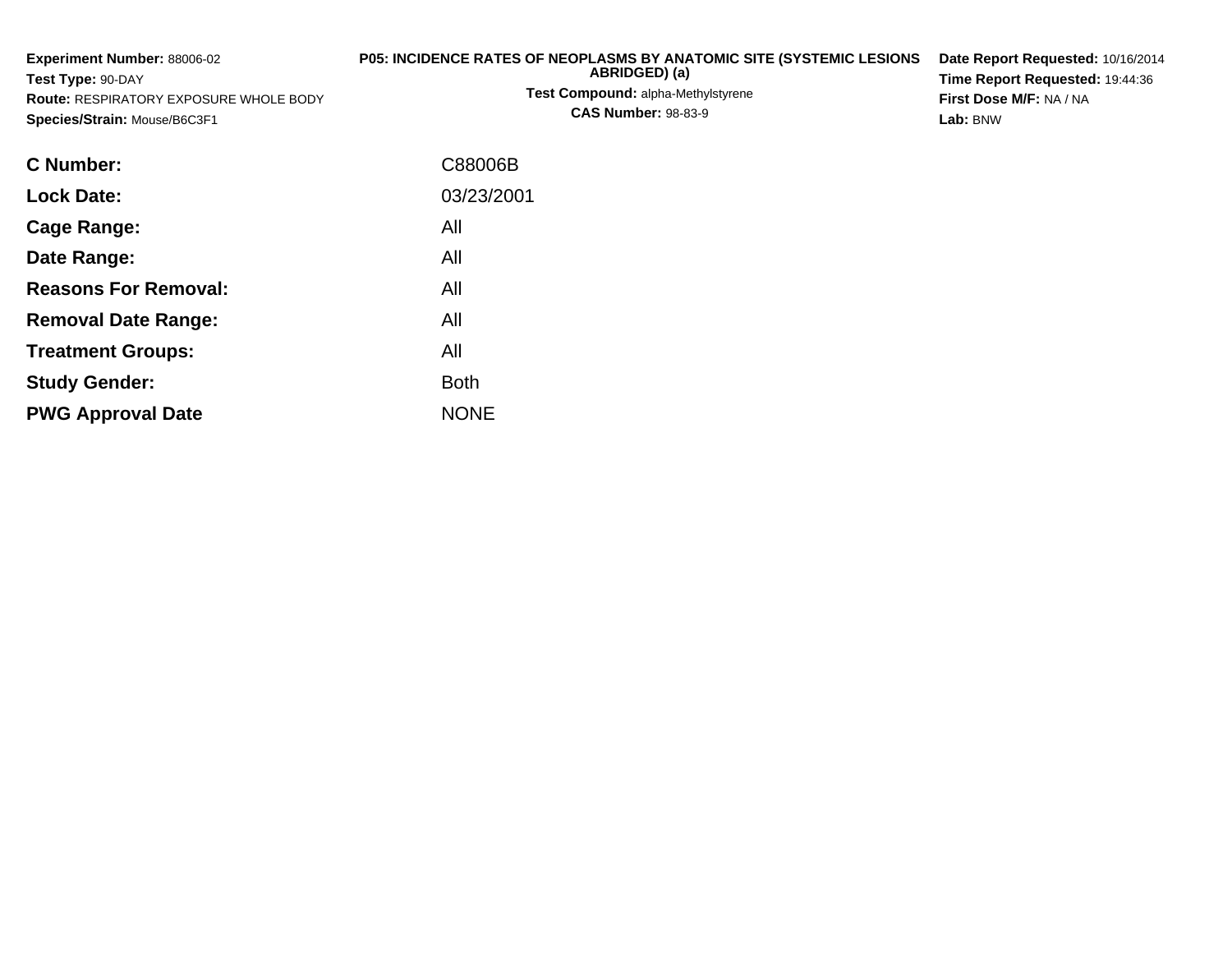| <b>B6C3F1 Mouse MALE</b><br><b>CONTROL</b><br><b>75 PPM</b><br><b>150 PPM</b><br><b>300 PPM</b><br><b>600 PPM</b><br><b>1000 PPM</b><br><b>Disposition Summary</b><br>10<br>10<br>10<br>10<br>10<br>10<br><b>Animals Initially In Study</b><br><b>Early Deaths</b><br><b>Survivors</b><br><b>Terminal Sacrifice</b><br>10<br>10<br>10<br>10<br>10<br>10<br>10<br>10<br><b>Animals Examined Microscopically</b><br>10<br>10<br>10<br>10<br><b>ALIMENTARY SYSTEM</b><br>(0)<br>(0)<br>(0)<br>(10)<br>(0)<br>(10)<br>Esophagus<br>Gallbladder<br>(10)<br>(0)<br>(0)<br>(0)<br>(0)<br>(10)<br>(0)<br>Intestine Large, Cecum<br>(10)<br>(0)<br>(0)<br>(0)<br>(10)<br>Intestine Large, Colon<br>(0)<br>(10)<br>(10)<br>(0)<br>(0)<br>(0)<br>Intestine Large, Rectum<br>(10)<br>(0)<br>(10)<br>(0)<br>(0)<br>(0)<br>Intestine Small, Duodenum<br>(0)<br>(10)<br>(0)<br>(0)<br>(10)<br>(0)<br>Intestine Small, Ileum<br>(0)<br>(0)<br>(10)<br>(10)<br>(0)<br>(0)<br>Intestine Small, Jejunum<br>(0)<br>(0)<br>(0)<br>(10)<br>(10)<br>(0)<br>Liver<br>(10)<br>(10)<br>(10)<br>(10)<br>(10)<br>(10)<br>(0)<br>(10)<br>(0)<br>(0)<br>(0)<br>(10)<br>Pancreas<br><b>Salivary Glands</b><br>(10)<br>(0)<br>(0)<br>(0)<br>(10)<br>(0)<br>Stomach, Forestomach<br>(0)<br>(0)<br>(10)<br>(10)<br>(0)<br>(0)<br>Stomach, Glandular<br>(0)<br>(0)<br>(0)<br>(10)<br>(10)<br>(0)<br>CARDIOVASCULAR SYSTEM<br><b>Blood Vessel</b><br>(1)<br>(0)<br>(0)<br>(0)<br>(0)<br>(0)<br>(0)<br>(10)<br>(0)<br>(0)<br>(0)<br>(10)<br>Heart<br><b>ENDOCRINE SYSTEM</b><br><b>Adrenal Cortex</b><br>(10)<br>(0)<br>(0)<br>(0)<br>(0)<br>(10)<br>(10)<br><b>Adrenal Medulla</b><br>(0)<br>(0)<br>(0)<br>(0)<br>(10) | Experiment Number: 88006-02<br>Test Type: 90-DAY<br>Route: RESPIRATORY EXPOSURE WHOLE BODY<br>Species/Strain: Mouse/B6C3F1 | <b>P05: INCIDENCE RATES OF NEOPLASMS BY ANATOMIC SITE (SYSTEMIC LESIONS</b><br>ABRIDGED) (a)<br>Test Compound: alpha-Methylstyrene<br><b>CAS Number: 98-83-9</b> | Date Report Requested: 10/16/2014<br>Time Report Requested: 19:44:36<br>First Dose M/F: NA / NA<br>Lab: BNW |  |  |
|------------------------------------------------------------------------------------------------------------------------------------------------------------------------------------------------------------------------------------------------------------------------------------------------------------------------------------------------------------------------------------------------------------------------------------------------------------------------------------------------------------------------------------------------------------------------------------------------------------------------------------------------------------------------------------------------------------------------------------------------------------------------------------------------------------------------------------------------------------------------------------------------------------------------------------------------------------------------------------------------------------------------------------------------------------------------------------------------------------------------------------------------------------------------------------------------------------------------------------------------------------------------------------------------------------------------------------------------------------------------------------------------------------------------------------------------------------------------------------------------------------------------------------------------------------------------------------------------------------------------------------------------------------------------------------|----------------------------------------------------------------------------------------------------------------------------|------------------------------------------------------------------------------------------------------------------------------------------------------------------|-------------------------------------------------------------------------------------------------------------|--|--|
|                                                                                                                                                                                                                                                                                                                                                                                                                                                                                                                                                                                                                                                                                                                                                                                                                                                                                                                                                                                                                                                                                                                                                                                                                                                                                                                                                                                                                                                                                                                                                                                                                                                                                    |                                                                                                                            |                                                                                                                                                                  |                                                                                                             |  |  |
|                                                                                                                                                                                                                                                                                                                                                                                                                                                                                                                                                                                                                                                                                                                                                                                                                                                                                                                                                                                                                                                                                                                                                                                                                                                                                                                                                                                                                                                                                                                                                                                                                                                                                    |                                                                                                                            |                                                                                                                                                                  |                                                                                                             |  |  |
|                                                                                                                                                                                                                                                                                                                                                                                                                                                                                                                                                                                                                                                                                                                                                                                                                                                                                                                                                                                                                                                                                                                                                                                                                                                                                                                                                                                                                                                                                                                                                                                                                                                                                    |                                                                                                                            |                                                                                                                                                                  |                                                                                                             |  |  |
|                                                                                                                                                                                                                                                                                                                                                                                                                                                                                                                                                                                                                                                                                                                                                                                                                                                                                                                                                                                                                                                                                                                                                                                                                                                                                                                                                                                                                                                                                                                                                                                                                                                                                    |                                                                                                                            |                                                                                                                                                                  |                                                                                                             |  |  |
|                                                                                                                                                                                                                                                                                                                                                                                                                                                                                                                                                                                                                                                                                                                                                                                                                                                                                                                                                                                                                                                                                                                                                                                                                                                                                                                                                                                                                                                                                                                                                                                                                                                                                    |                                                                                                                            |                                                                                                                                                                  |                                                                                                             |  |  |
|                                                                                                                                                                                                                                                                                                                                                                                                                                                                                                                                                                                                                                                                                                                                                                                                                                                                                                                                                                                                                                                                                                                                                                                                                                                                                                                                                                                                                                                                                                                                                                                                                                                                                    |                                                                                                                            |                                                                                                                                                                  |                                                                                                             |  |  |
|                                                                                                                                                                                                                                                                                                                                                                                                                                                                                                                                                                                                                                                                                                                                                                                                                                                                                                                                                                                                                                                                                                                                                                                                                                                                                                                                                                                                                                                                                                                                                                                                                                                                                    |                                                                                                                            |                                                                                                                                                                  |                                                                                                             |  |  |
|                                                                                                                                                                                                                                                                                                                                                                                                                                                                                                                                                                                                                                                                                                                                                                                                                                                                                                                                                                                                                                                                                                                                                                                                                                                                                                                                                                                                                                                                                                                                                                                                                                                                                    |                                                                                                                            |                                                                                                                                                                  |                                                                                                             |  |  |
|                                                                                                                                                                                                                                                                                                                                                                                                                                                                                                                                                                                                                                                                                                                                                                                                                                                                                                                                                                                                                                                                                                                                                                                                                                                                                                                                                                                                                                                                                                                                                                                                                                                                                    |                                                                                                                            |                                                                                                                                                                  |                                                                                                             |  |  |
|                                                                                                                                                                                                                                                                                                                                                                                                                                                                                                                                                                                                                                                                                                                                                                                                                                                                                                                                                                                                                                                                                                                                                                                                                                                                                                                                                                                                                                                                                                                                                                                                                                                                                    |                                                                                                                            |                                                                                                                                                                  |                                                                                                             |  |  |
|                                                                                                                                                                                                                                                                                                                                                                                                                                                                                                                                                                                                                                                                                                                                                                                                                                                                                                                                                                                                                                                                                                                                                                                                                                                                                                                                                                                                                                                                                                                                                                                                                                                                                    |                                                                                                                            |                                                                                                                                                                  |                                                                                                             |  |  |
|                                                                                                                                                                                                                                                                                                                                                                                                                                                                                                                                                                                                                                                                                                                                                                                                                                                                                                                                                                                                                                                                                                                                                                                                                                                                                                                                                                                                                                                                                                                                                                                                                                                                                    |                                                                                                                            |                                                                                                                                                                  |                                                                                                             |  |  |
|                                                                                                                                                                                                                                                                                                                                                                                                                                                                                                                                                                                                                                                                                                                                                                                                                                                                                                                                                                                                                                                                                                                                                                                                                                                                                                                                                                                                                                                                                                                                                                                                                                                                                    |                                                                                                                            |                                                                                                                                                                  |                                                                                                             |  |  |
|                                                                                                                                                                                                                                                                                                                                                                                                                                                                                                                                                                                                                                                                                                                                                                                                                                                                                                                                                                                                                                                                                                                                                                                                                                                                                                                                                                                                                                                                                                                                                                                                                                                                                    |                                                                                                                            |                                                                                                                                                                  |                                                                                                             |  |  |
|                                                                                                                                                                                                                                                                                                                                                                                                                                                                                                                                                                                                                                                                                                                                                                                                                                                                                                                                                                                                                                                                                                                                                                                                                                                                                                                                                                                                                                                                                                                                                                                                                                                                                    |                                                                                                                            |                                                                                                                                                                  |                                                                                                             |  |  |
|                                                                                                                                                                                                                                                                                                                                                                                                                                                                                                                                                                                                                                                                                                                                                                                                                                                                                                                                                                                                                                                                                                                                                                                                                                                                                                                                                                                                                                                                                                                                                                                                                                                                                    |                                                                                                                            |                                                                                                                                                                  |                                                                                                             |  |  |
|                                                                                                                                                                                                                                                                                                                                                                                                                                                                                                                                                                                                                                                                                                                                                                                                                                                                                                                                                                                                                                                                                                                                                                                                                                                                                                                                                                                                                                                                                                                                                                                                                                                                                    |                                                                                                                            |                                                                                                                                                                  |                                                                                                             |  |  |
|                                                                                                                                                                                                                                                                                                                                                                                                                                                                                                                                                                                                                                                                                                                                                                                                                                                                                                                                                                                                                                                                                                                                                                                                                                                                                                                                                                                                                                                                                                                                                                                                                                                                                    |                                                                                                                            |                                                                                                                                                                  |                                                                                                             |  |  |
|                                                                                                                                                                                                                                                                                                                                                                                                                                                                                                                                                                                                                                                                                                                                                                                                                                                                                                                                                                                                                                                                                                                                                                                                                                                                                                                                                                                                                                                                                                                                                                                                                                                                                    |                                                                                                                            |                                                                                                                                                                  |                                                                                                             |  |  |
|                                                                                                                                                                                                                                                                                                                                                                                                                                                                                                                                                                                                                                                                                                                                                                                                                                                                                                                                                                                                                                                                                                                                                                                                                                                                                                                                                                                                                                                                                                                                                                                                                                                                                    |                                                                                                                            |                                                                                                                                                                  |                                                                                                             |  |  |
|                                                                                                                                                                                                                                                                                                                                                                                                                                                                                                                                                                                                                                                                                                                                                                                                                                                                                                                                                                                                                                                                                                                                                                                                                                                                                                                                                                                                                                                                                                                                                                                                                                                                                    |                                                                                                                            |                                                                                                                                                                  |                                                                                                             |  |  |
|                                                                                                                                                                                                                                                                                                                                                                                                                                                                                                                                                                                                                                                                                                                                                                                                                                                                                                                                                                                                                                                                                                                                                                                                                                                                                                                                                                                                                                                                                                                                                                                                                                                                                    |                                                                                                                            |                                                                                                                                                                  |                                                                                                             |  |  |
|                                                                                                                                                                                                                                                                                                                                                                                                                                                                                                                                                                                                                                                                                                                                                                                                                                                                                                                                                                                                                                                                                                                                                                                                                                                                                                                                                                                                                                                                                                                                                                                                                                                                                    |                                                                                                                            |                                                                                                                                                                  |                                                                                                             |  |  |
|                                                                                                                                                                                                                                                                                                                                                                                                                                                                                                                                                                                                                                                                                                                                                                                                                                                                                                                                                                                                                                                                                                                                                                                                                                                                                                                                                                                                                                                                                                                                                                                                                                                                                    |                                                                                                                            |                                                                                                                                                                  |                                                                                                             |  |  |
|                                                                                                                                                                                                                                                                                                                                                                                                                                                                                                                                                                                                                                                                                                                                                                                                                                                                                                                                                                                                                                                                                                                                                                                                                                                                                                                                                                                                                                                                                                                                                                                                                                                                                    |                                                                                                                            |                                                                                                                                                                  |                                                                                                             |  |  |

b - Primary tumors: all tumors except metastatic tumors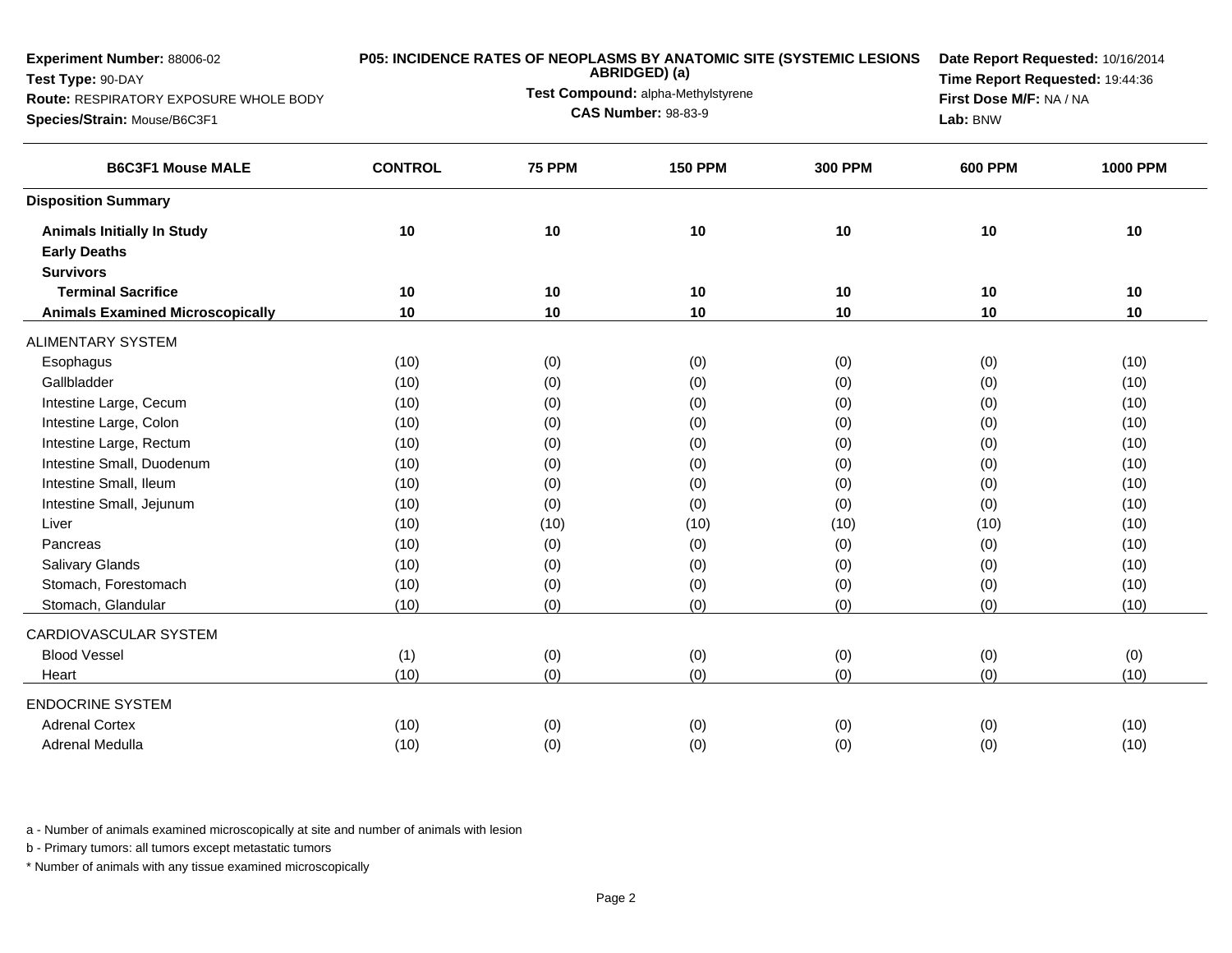| Experiment Number: 88006-02<br>Test Type: 90-DAY |                | P05: INCIDENCE RATES OF NEOPLASMS BY ANATOMIC SITE (SYSTEMIC LESIONS<br>ABRIDGED) (a) | Date Report Requested: 10/16/2014<br>Time Report Requested: 19:44:36 |                |                |                 |
|--------------------------------------------------|----------------|---------------------------------------------------------------------------------------|----------------------------------------------------------------------|----------------|----------------|-----------------|
| Route: RESPIRATORY EXPOSURE WHOLE BODY           |                | Test Compound: alpha-Methylstyrene                                                    | First Dose M/F: NA / NA                                              |                |                |                 |
| Species/Strain: Mouse/B6C3F1                     |                |                                                                                       | <b>CAS Number: 98-83-9</b>                                           |                | Lab: BNW       |                 |
| <b>B6C3F1 Mouse MALE</b>                         | <b>CONTROL</b> | <b>75 PPM</b>                                                                         | <b>150 PPM</b>                                                       | <b>300 PPM</b> | <b>600 PPM</b> | <b>1000 PPM</b> |
| Islets, Pancreatic                               | (10)           | (0)                                                                                   | (0)                                                                  | (0)            | (0)            | (10)            |
| Parathyroid Gland                                | (6)            | (0)                                                                                   | (0)                                                                  | (0)            | (0)            | (7)             |
| <b>Pituitary Gland</b>                           | (10)           | (0)                                                                                   | (0)                                                                  | (0)            | (0)            | (10)            |
| <b>Thyroid Gland</b>                             | (10)           | (0)                                                                                   | (0)                                                                  | (0)            | (0)            | (10)            |
| <b>GENERAL BODY SYSTEM</b><br>None               |                |                                                                                       |                                                                      |                |                |                 |
| <b>GENITAL SYSTEM</b>                            |                |                                                                                       |                                                                      |                |                |                 |
| Epididymis                                       | (10)           | (0)                                                                                   | (0)                                                                  | (0)            | (0)            | (10)            |
| <b>Preputial Gland</b>                           | (10)           | (0)                                                                                   | (0)                                                                  | (0)            | (0)            | (10)            |
| Prostate                                         | (10)           | (0)                                                                                   | (0)                                                                  | (0)            | (0)            | (10)            |
| <b>Seminal Vesicle</b>                           | (10)           | (0)                                                                                   | (0)                                                                  | (0)            | (0)            | (10)            |
| <b>Testes</b>                                    | (10)           | (0)                                                                                   | (0)                                                                  | (0)            | (0)            | (10)            |
| <b>HEMATOPOIETIC SYSTEM</b>                      |                |                                                                                       |                                                                      |                |                |                 |
| <b>Bone Marrow</b>                               | (10)           | (0)                                                                                   | (0)                                                                  | (0)            | (0)            | (10)            |
| Lymph Node, Bronchial                            | (8)            | (0)                                                                                   | (0)                                                                  | (0)            | (0)            | (7)             |
| Lymph Node, Mandibular                           | (7)            | (0)                                                                                   | (0)                                                                  | (0)            | (0)            | (5)             |
| Lymph Node, Mediastinal                          | (5)            | (0)                                                                                   | (0)                                                                  | (0)            | (0)            | (2)             |
| Lymph Node, Mesenteric                           | (10)           | (0)                                                                                   | (0)                                                                  | (0)            | (0)            | (9)             |
| Spleen                                           | (10)           | (0)                                                                                   | (0)                                                                  | (0)            | (0)            | (10)            |
| Thymus                                           | (10)           | (0)                                                                                   | (0)                                                                  | (0)            | (0)            | (10)            |
| <b>INTEGUMENTARY SYSTEM</b>                      |                |                                                                                       |                                                                      |                |                |                 |
| Skin                                             | (10)           | (0)                                                                                   | (0)                                                                  | (0)            | (0)            | (10)            |
| MUSCULOSKELETAL SYSTEM                           |                |                                                                                       |                                                                      |                |                |                 |
| <b>Bone</b>                                      | (10)           | (0)                                                                                   | (0)                                                                  | (0)            | (0)            | (10)            |
| NERVOUS SYSTEM                                   |                |                                                                                       |                                                                      |                |                |                 |
| <b>Brain</b>                                     | (10)           | (0)                                                                                   | (0)                                                                  | (0)            | (0)            | (10)            |
|                                                  |                |                                                                                       |                                                                      |                |                |                 |

b - Primary tumors: all tumors except metastatic tumors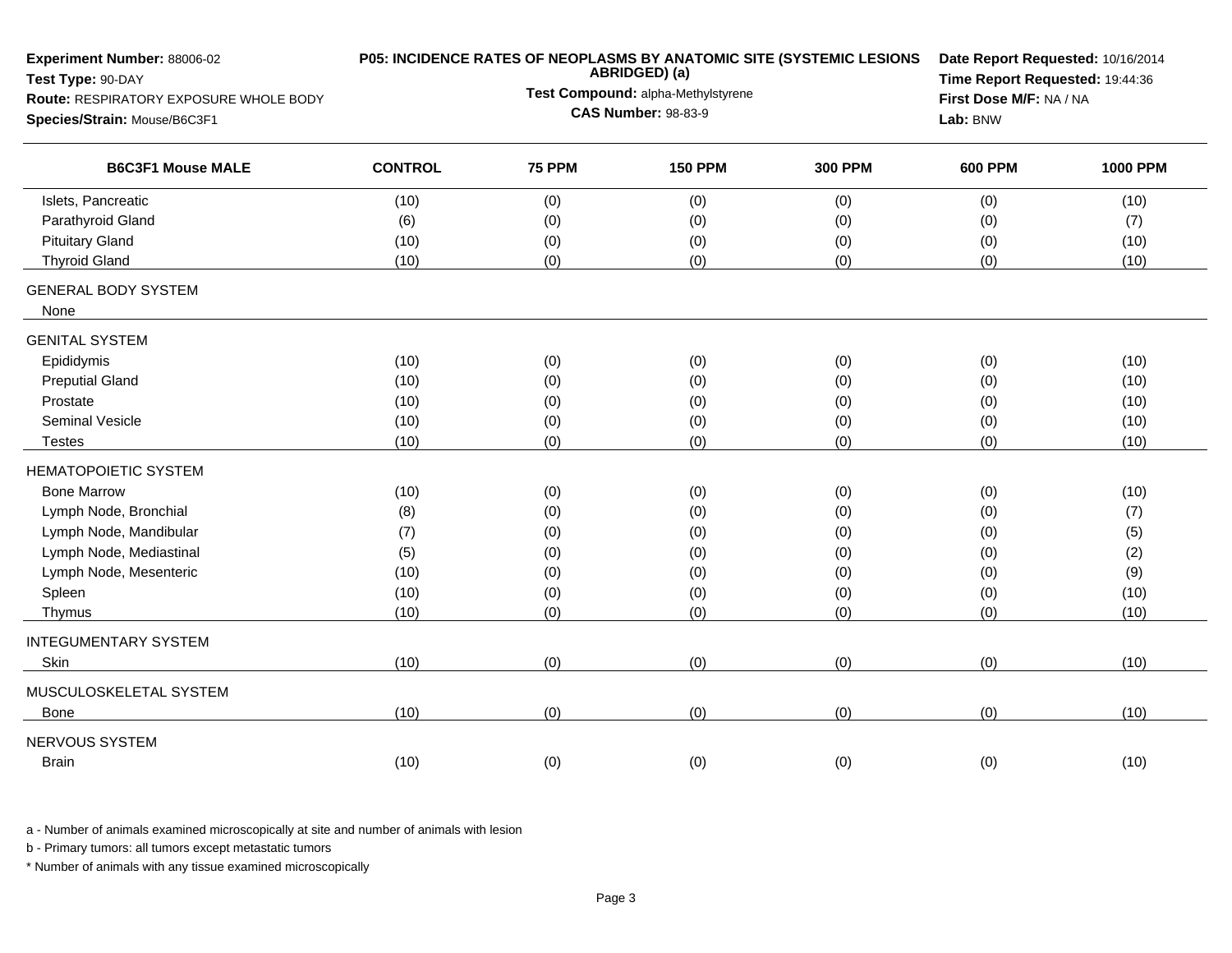| Experiment Number: 88006-02<br>Test Type: 90-DAY<br><b>Route: RESPIRATORY EXPOSURE WHOLE BODY</b><br>Species/Strain: Mouse/B6C3F1 |                | P05: INCIDENCE RATES OF NEOPLASMS BY ANATOMIC SITE (SYSTEMIC LESIONS<br>ABRIDGED) (a)<br>Test Compound: alpha-Methylstyrene<br><b>CAS Number: 98-83-9</b> | Date Report Requested: 10/16/2014<br>Time Report Requested: 19:44:36<br>First Dose M/F: NA / NA<br>Lab: BNW |                |                |                 |
|-----------------------------------------------------------------------------------------------------------------------------------|----------------|-----------------------------------------------------------------------------------------------------------------------------------------------------------|-------------------------------------------------------------------------------------------------------------|----------------|----------------|-----------------|
| <b>B6C3F1 Mouse MALE</b>                                                                                                          | <b>CONTROL</b> | <b>75 PPM</b>                                                                                                                                             | <b>150 PPM</b>                                                                                              | <b>300 PPM</b> | <b>600 PPM</b> | <b>1000 PPM</b> |
| RESPIRATORY SYSTEM                                                                                                                |                |                                                                                                                                                           |                                                                                                             |                |                |                 |
| Larynx                                                                                                                            | (10)           | (0)                                                                                                                                                       | (0)                                                                                                         | (0)            | (0)            | (10)            |
| Lung                                                                                                                              | (10)           | (2)                                                                                                                                                       | (0)                                                                                                         | (0)            | (0)            | (10)            |
| Nose                                                                                                                              | (10)           | (10)                                                                                                                                                      | (10)                                                                                                        | (10)           | (10)           | (10)            |
| Trachea                                                                                                                           | (10)           | (0)                                                                                                                                                       | (0)                                                                                                         | (0)            | (0)            | (10)            |
| SPECIAL SENSES SYSTEM                                                                                                             |                |                                                                                                                                                           |                                                                                                             |                |                |                 |
| Eye                                                                                                                               | (10)           | (0)                                                                                                                                                       | (0)                                                                                                         | (1)            | (0)            | (10)            |
| <b>Harderian Gland</b>                                                                                                            | (10)           | (0)                                                                                                                                                       | (0)                                                                                                         | (0)            | (0)            | (10)            |
| URINARY SYSTEM                                                                                                                    |                |                                                                                                                                                           |                                                                                                             |                |                |                 |
| Kidney                                                                                                                            | (10)           | (0)                                                                                                                                                       | (0)                                                                                                         | (0)            | (0)            | (10)            |
| <b>Urinary Bladder</b>                                                                                                            | (10)           | (0)                                                                                                                                                       | (0)                                                                                                         | (0)            | (0)            | (10)            |

b - Primary tumors: all tumors except metastatic tumors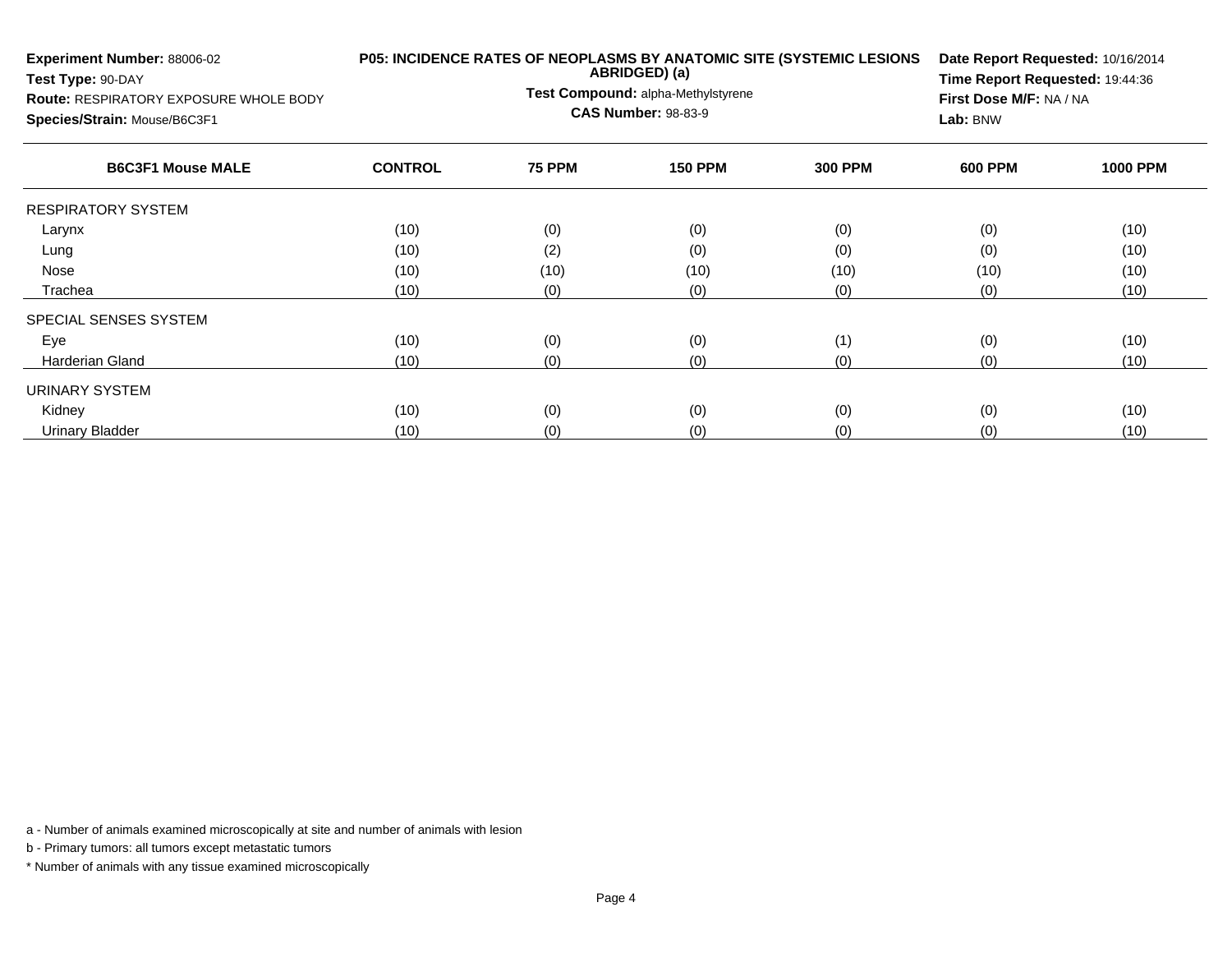| Experiment Number: 88006-02<br>Test Type: 90-DAY<br><b>Route: RESPIRATORY EXPOSURE WHOLE BODY</b><br>Species/Strain: Mouse/B6C3F1 |                | P05: INCIDENCE RATES OF NEOPLASMS BY ANATOMIC SITE (SYSTEMIC LESIONS<br>ABRIDGED) (a)<br>Test Compound: alpha-Methylstyrene<br><b>CAS Number: 98-83-9</b> | Date Report Requested: 10/16/2014<br>Time Report Requested: 19:44:36<br>First Dose M/F: NA / NA<br>Lab: BNW |                |                |                 |
|-----------------------------------------------------------------------------------------------------------------------------------|----------------|-----------------------------------------------------------------------------------------------------------------------------------------------------------|-------------------------------------------------------------------------------------------------------------|----------------|----------------|-----------------|
| <b>B6C3F1 Mouse MALE</b>                                                                                                          | <b>CONTROL</b> | <b>75 PPM</b>                                                                                                                                             | <b>150 PPM</b>                                                                                              | <b>300 PPM</b> | <b>600 PPM</b> | <b>1000 PPM</b> |
| <b>Tumor Summary for MALE</b>                                                                                                     |                |                                                                                                                                                           |                                                                                                             |                |                |                 |
| <b>Total Animals with Primary Neoplasms (b)</b><br><b>Total Primary Neoplasms</b>                                                 |                |                                                                                                                                                           |                                                                                                             |                |                |                 |
| <b>Total Animals with Benign Neoplasms</b><br><b>Total Benign Neoplasms</b>                                                       |                |                                                                                                                                                           |                                                                                                             |                |                |                 |
| <b>Total Animals with Malignant Neoplasms</b><br><b>Total Malignant Neoplasms</b>                                                 |                |                                                                                                                                                           |                                                                                                             |                |                |                 |
| <b>Total Animals with Metastatic Neoplasms</b><br><b>Total Metastatic Neoplasms</b>                                               |                |                                                                                                                                                           |                                                                                                             |                |                |                 |
| <b>Total Animals with Malignant Neoplasms</b><br><b>Uncertain Primary Site</b>                                                    |                |                                                                                                                                                           |                                                                                                             |                |                |                 |
| Total Animals with Neoplasms Uncertain -<br><b>Benign or Malignant</b><br><b>Total Uncertain Neoplasms</b>                        |                |                                                                                                                                                           |                                                                                                             |                |                |                 |

\*\*\*END OF MALE DATA\*\*\*

a - Number of animals examined microscopically at site and number of animals with lesion

b - Primary tumors: all tumors except metastatic tumors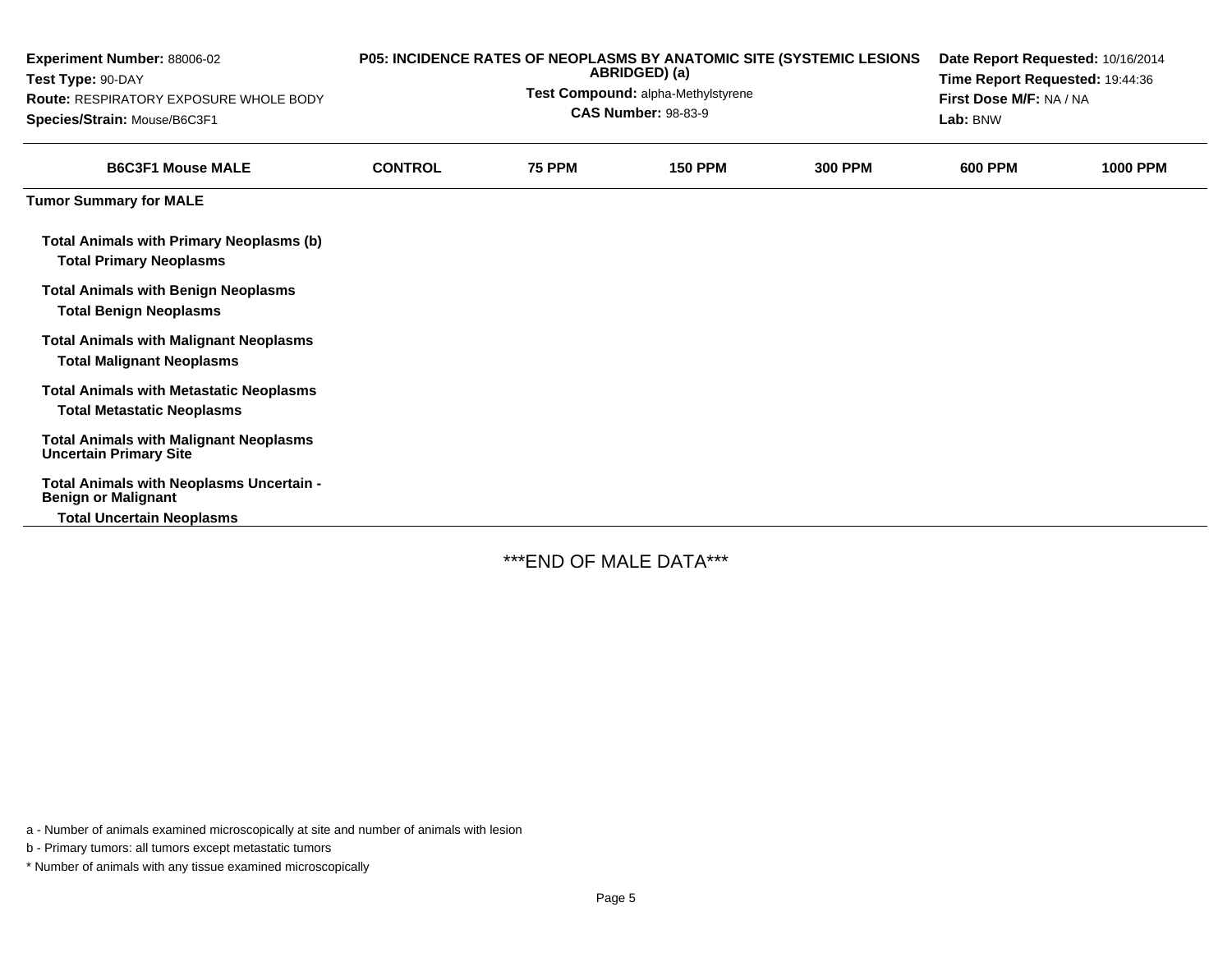| Experiment Number: 88006-02<br>Test Type: 90-DAY<br>Route: RESPIRATORY EXPOSURE WHOLE BODY<br>Species/Strain: Mouse/B6C3F1 |                | <b>P05: INCIDENCE RATES OF NEOPLASMS BY ANATOMIC SITE (SYSTEMIC LESIONS</b><br>ABRIDGED) (a)<br>Test Compound: alpha-Methylstyrene<br><b>CAS Number: 98-83-9</b> | Date Report Requested: 10/16/2014<br>Time Report Requested: 19:44:36<br>First Dose M/F: NA / NA<br>Lab: BNW |                |                |                 |
|----------------------------------------------------------------------------------------------------------------------------|----------------|------------------------------------------------------------------------------------------------------------------------------------------------------------------|-------------------------------------------------------------------------------------------------------------|----------------|----------------|-----------------|
| <b>B6C3F1 Mouse FEMALE</b>                                                                                                 | <b>CONTROL</b> | <b>75 PPM</b>                                                                                                                                                    | <b>150 PPM</b>                                                                                              | <b>300 PPM</b> | <b>600 PPM</b> | <b>1000 PPM</b> |
| <b>Disposition Summary</b>                                                                                                 |                |                                                                                                                                                                  |                                                                                                             |                |                |                 |
| <b>Animals Initially In Study</b><br><b>Early Deaths</b>                                                                   | 10             | 10                                                                                                                                                               | 10                                                                                                          | 10             | 10             | 10              |
| <b>Natural Death</b><br><b>Survivors</b>                                                                                   |                |                                                                                                                                                                  |                                                                                                             |                |                | $\mathbf{2}$    |
| <b>Terminal Sacrifice</b>                                                                                                  | 10             | 10                                                                                                                                                               | 10                                                                                                          | 10             | 10             | 8               |
| <b>Animals Examined Microscopically</b>                                                                                    | 10             | 10                                                                                                                                                               | 10                                                                                                          | 10             | 10             | 10              |
| <b>ALIMENTARY SYSTEM</b>                                                                                                   |                |                                                                                                                                                                  |                                                                                                             |                |                |                 |
| Esophagus                                                                                                                  | (10)           | (0)                                                                                                                                                              | (0)                                                                                                         | (0)            | (0)            | (10)            |
| Gallbladder                                                                                                                | (8)            | (0)                                                                                                                                                              | (0)                                                                                                         | (0)            | (0)            | (7)             |
| Intestine Large, Cecum                                                                                                     | (10)           | (0)                                                                                                                                                              | (0)                                                                                                         | (0)            | (0)            | (9)             |
| Intestine Large, Colon                                                                                                     | (10)           | (0)                                                                                                                                                              | (0)                                                                                                         | (0)            | (0)            | (10)            |
| Intestine Large, Rectum                                                                                                    | (10)           | (0)                                                                                                                                                              | (0)                                                                                                         | (0)            | (0)            | (9)             |
| Intestine Small, Duodenum                                                                                                  | (10)           | (0)                                                                                                                                                              | (0)                                                                                                         | (0)            | (0)            | (8)             |
| Intestine Small, Ileum                                                                                                     | (10)           | (0)                                                                                                                                                              | (0)                                                                                                         | (0)            | (0)            | (10)            |
| Intestine Small, Jejunum                                                                                                   | (10)           | (0)                                                                                                                                                              | (0)                                                                                                         | (0)            | (0)            | (9)             |
| Liver                                                                                                                      | (10)           | (10)                                                                                                                                                             | (10)                                                                                                        | (10)           | (10)           | (10)            |
| Pancreas                                                                                                                   | (10)           | (0)                                                                                                                                                              | (0)                                                                                                         | (0)            | (0)            | (10)            |
| <b>Salivary Glands</b>                                                                                                     | (10)           | (0)                                                                                                                                                              | (0)                                                                                                         | (0)            | (0)            | (10)            |
| Stomach, Forestomach                                                                                                       | (10)           | (0)                                                                                                                                                              | (0)                                                                                                         | (0)            | (0)            | (10)            |
| Stomach, Glandular                                                                                                         | (10)           | (0)                                                                                                                                                              | (0)                                                                                                         | (0)            | (0)            | (10)            |
| CARDIOVASCULAR SYSTEM                                                                                                      |                |                                                                                                                                                                  |                                                                                                             |                |                |                 |
| Heart                                                                                                                      | (10)           | (0)                                                                                                                                                              | (0)                                                                                                         | (0)            | (0)            | (10)            |
| <b>ENDOCRINE SYSTEM</b>                                                                                                    |                |                                                                                                                                                                  |                                                                                                             |                |                |                 |
| <b>Adrenal Cortex</b>                                                                                                      | (10)           | (0)                                                                                                                                                              | (0)                                                                                                         | (0)            | (0)            | (10)            |
| Adrenal Medulla                                                                                                            | (10)           | (0)                                                                                                                                                              | (0)                                                                                                         | (0)            | (0)            | (10)            |
|                                                                                                                            |                |                                                                                                                                                                  |                                                                                                             |                |                |                 |

b - Primary tumors: all tumors except metastatic tumors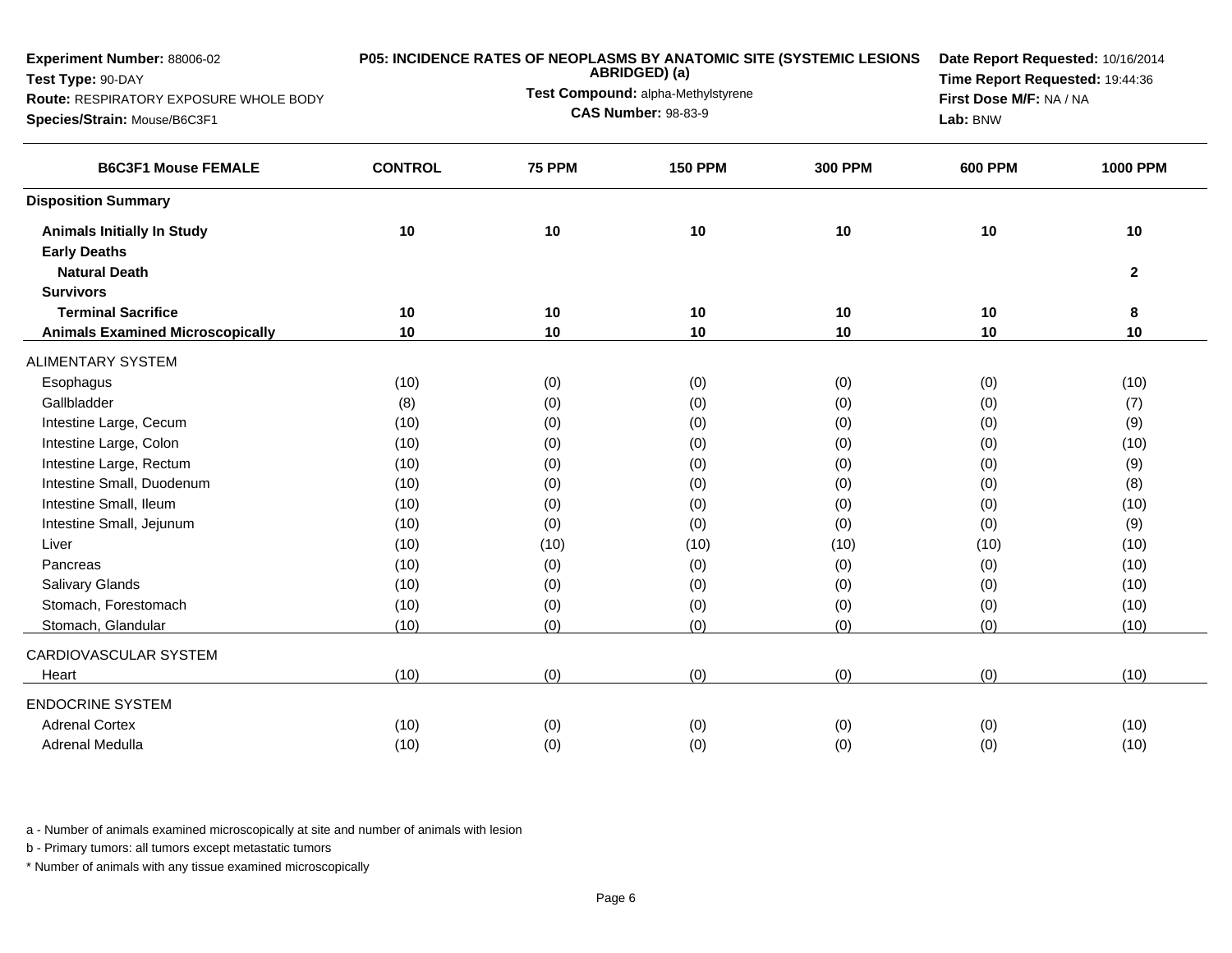| Test Compound: alpha-Methylstyrene<br>First Dose M/F: NA / NA<br>Route: RESPIRATORY EXPOSURE WHOLE BODY<br><b>CAS Number: 98-83-9</b><br>Lab: BNW<br><b>B6C3F1 Mouse FEMALE</b><br><b>CONTROL</b><br><b>75 PPM</b><br><b>150 PPM</b><br><b>300 PPM</b><br><b>1000 PPM</b><br><b>600 PPM</b><br>Islets, Pancreatic<br>(0)<br>(0)<br>(0)<br>(0)<br>(10)<br>(10)<br>Parathyroid Gland<br>(0)<br>(10)<br>(0)<br>(0)<br>(0)<br>(6)<br><b>Pituitary Gland</b><br>(0)<br>(0)<br>(10)<br>(10)<br>(0)<br>(0)<br><b>Thyroid Gland</b><br>(10)<br>(0)<br>(0)<br>(0)<br>(0)<br>(10)<br>None<br><b>Clitoral Gland</b><br>(0)<br>(0)<br>(9)<br>(0)<br>(0)<br>(8)<br>(0)<br>(1)<br>(0)<br>(10)<br>(10)<br>(0)<br>Ovary<br>1 (100%)<br>Teratoma Benign<br>(0)<br>(0)<br>(10)<br>(10)<br>(0)<br>(0)<br><b>Uterus</b><br><b>Bone Marrow</b><br>(10)<br>(0)<br>(0)<br>(0)<br>(0)<br>(10)<br>Lymph Node, Bronchial<br>(0)<br>(0)<br>(0)<br>(9)<br>(7)<br>(0)<br>Lymph Node, Mandibular<br>(0)<br>(0)<br>(0)<br>(0)<br>(8)<br>(9)<br>Lymph Node, Mediastinal<br>(0)<br>(0)<br>(0)<br>(2)<br>(5)<br>(0)<br>Lymph Node, Mesenteric<br>(0)<br>(0)<br>(10)<br>(10)<br>(0)<br>(0)<br>Spleen<br>(10)<br>(10)<br>(0)<br>(0)<br>(0)<br>(0)<br>(10)<br>(0)<br>(0)<br>(0)<br>(10)<br>Thymus<br>(0)<br><b>Mammary Gland</b><br>(0)<br>(0)<br>(0)<br>(0)<br>(10)<br>(10)<br>(0)<br>(10)<br>(10)<br>(0)<br>(0)<br>(0)<br>Skin<br>(0)<br>(10)<br>(0)<br>(0)<br>(0)<br>(10)<br><b>Bone</b><br>(0)<br>(0)<br>(10)<br>(0)<br>(0)<br>(10)<br><b>Brain</b> | Experiment Number: 88006-02<br>Test Type: 90-DAY | P05: INCIDENCE RATES OF NEOPLASMS BY ANATOMIC SITE (SYSTEMIC LESIONS<br>ABRIDGED) (a) | Date Report Requested: 10/16/2014<br>Time Report Requested: 19:44:36 |  |  |
|--------------------------------------------------------------------------------------------------------------------------------------------------------------------------------------------------------------------------------------------------------------------------------------------------------------------------------------------------------------------------------------------------------------------------------------------------------------------------------------------------------------------------------------------------------------------------------------------------------------------------------------------------------------------------------------------------------------------------------------------------------------------------------------------------------------------------------------------------------------------------------------------------------------------------------------------------------------------------------------------------------------------------------------------------------------------------------------------------------------------------------------------------------------------------------------------------------------------------------------------------------------------------------------------------------------------------------------------------------------------------------------------------------------------------------------------------------------------------------------------------------------------|--------------------------------------------------|---------------------------------------------------------------------------------------|----------------------------------------------------------------------|--|--|
|                                                                                                                                                                                                                                                                                                                                                                                                                                                                                                                                                                                                                                                                                                                                                                                                                                                                                                                                                                                                                                                                                                                                                                                                                                                                                                                                                                                                                                                                                                                    |                                                  |                                                                                       |                                                                      |  |  |
|                                                                                                                                                                                                                                                                                                                                                                                                                                                                                                                                                                                                                                                                                                                                                                                                                                                                                                                                                                                                                                                                                                                                                                                                                                                                                                                                                                                                                                                                                                                    | Species/Strain: Mouse/B6C3F1                     |                                                                                       |                                                                      |  |  |
|                                                                                                                                                                                                                                                                                                                                                                                                                                                                                                                                                                                                                                                                                                                                                                                                                                                                                                                                                                                                                                                                                                                                                                                                                                                                                                                                                                                                                                                                                                                    |                                                  |                                                                                       |                                                                      |  |  |
|                                                                                                                                                                                                                                                                                                                                                                                                                                                                                                                                                                                                                                                                                                                                                                                                                                                                                                                                                                                                                                                                                                                                                                                                                                                                                                                                                                                                                                                                                                                    |                                                  |                                                                                       |                                                                      |  |  |
|                                                                                                                                                                                                                                                                                                                                                                                                                                                                                                                                                                                                                                                                                                                                                                                                                                                                                                                                                                                                                                                                                                                                                                                                                                                                                                                                                                                                                                                                                                                    |                                                  |                                                                                       |                                                                      |  |  |
|                                                                                                                                                                                                                                                                                                                                                                                                                                                                                                                                                                                                                                                                                                                                                                                                                                                                                                                                                                                                                                                                                                                                                                                                                                                                                                                                                                                                                                                                                                                    |                                                  |                                                                                       |                                                                      |  |  |
|                                                                                                                                                                                                                                                                                                                                                                                                                                                                                                                                                                                                                                                                                                                                                                                                                                                                                                                                                                                                                                                                                                                                                                                                                                                                                                                                                                                                                                                                                                                    |                                                  |                                                                                       |                                                                      |  |  |
|                                                                                                                                                                                                                                                                                                                                                                                                                                                                                                                                                                                                                                                                                                                                                                                                                                                                                                                                                                                                                                                                                                                                                                                                                                                                                                                                                                                                                                                                                                                    | <b>GENERAL BODY SYSTEM</b>                       |                                                                                       |                                                                      |  |  |
|                                                                                                                                                                                                                                                                                                                                                                                                                                                                                                                                                                                                                                                                                                                                                                                                                                                                                                                                                                                                                                                                                                                                                                                                                                                                                                                                                                                                                                                                                                                    | <b>GENITAL SYSTEM</b>                            |                                                                                       |                                                                      |  |  |
|                                                                                                                                                                                                                                                                                                                                                                                                                                                                                                                                                                                                                                                                                                                                                                                                                                                                                                                                                                                                                                                                                                                                                                                                                                                                                                                                                                                                                                                                                                                    |                                                  |                                                                                       |                                                                      |  |  |
|                                                                                                                                                                                                                                                                                                                                                                                                                                                                                                                                                                                                                                                                                                                                                                                                                                                                                                                                                                                                                                                                                                                                                                                                                                                                                                                                                                                                                                                                                                                    |                                                  |                                                                                       |                                                                      |  |  |
|                                                                                                                                                                                                                                                                                                                                                                                                                                                                                                                                                                                                                                                                                                                                                                                                                                                                                                                                                                                                                                                                                                                                                                                                                                                                                                                                                                                                                                                                                                                    |                                                  |                                                                                       |                                                                      |  |  |
|                                                                                                                                                                                                                                                                                                                                                                                                                                                                                                                                                                                                                                                                                                                                                                                                                                                                                                                                                                                                                                                                                                                                                                                                                                                                                                                                                                                                                                                                                                                    |                                                  |                                                                                       |                                                                      |  |  |
|                                                                                                                                                                                                                                                                                                                                                                                                                                                                                                                                                                                                                                                                                                                                                                                                                                                                                                                                                                                                                                                                                                                                                                                                                                                                                                                                                                                                                                                                                                                    | HEMATOPOIETIC SYSTEM                             |                                                                                       |                                                                      |  |  |
|                                                                                                                                                                                                                                                                                                                                                                                                                                                                                                                                                                                                                                                                                                                                                                                                                                                                                                                                                                                                                                                                                                                                                                                                                                                                                                                                                                                                                                                                                                                    |                                                  |                                                                                       |                                                                      |  |  |
|                                                                                                                                                                                                                                                                                                                                                                                                                                                                                                                                                                                                                                                                                                                                                                                                                                                                                                                                                                                                                                                                                                                                                                                                                                                                                                                                                                                                                                                                                                                    |                                                  |                                                                                       |                                                                      |  |  |
|                                                                                                                                                                                                                                                                                                                                                                                                                                                                                                                                                                                                                                                                                                                                                                                                                                                                                                                                                                                                                                                                                                                                                                                                                                                                                                                                                                                                                                                                                                                    |                                                  |                                                                                       |                                                                      |  |  |
|                                                                                                                                                                                                                                                                                                                                                                                                                                                                                                                                                                                                                                                                                                                                                                                                                                                                                                                                                                                                                                                                                                                                                                                                                                                                                                                                                                                                                                                                                                                    |                                                  |                                                                                       |                                                                      |  |  |
|                                                                                                                                                                                                                                                                                                                                                                                                                                                                                                                                                                                                                                                                                                                                                                                                                                                                                                                                                                                                                                                                                                                                                                                                                                                                                                                                                                                                                                                                                                                    |                                                  |                                                                                       |                                                                      |  |  |
|                                                                                                                                                                                                                                                                                                                                                                                                                                                                                                                                                                                                                                                                                                                                                                                                                                                                                                                                                                                                                                                                                                                                                                                                                                                                                                                                                                                                                                                                                                                    |                                                  |                                                                                       |                                                                      |  |  |
|                                                                                                                                                                                                                                                                                                                                                                                                                                                                                                                                                                                                                                                                                                                                                                                                                                                                                                                                                                                                                                                                                                                                                                                                                                                                                                                                                                                                                                                                                                                    |                                                  |                                                                                       |                                                                      |  |  |
|                                                                                                                                                                                                                                                                                                                                                                                                                                                                                                                                                                                                                                                                                                                                                                                                                                                                                                                                                                                                                                                                                                                                                                                                                                                                                                                                                                                                                                                                                                                    | <b>INTEGUMENTARY SYSTEM</b>                      |                                                                                       |                                                                      |  |  |
|                                                                                                                                                                                                                                                                                                                                                                                                                                                                                                                                                                                                                                                                                                                                                                                                                                                                                                                                                                                                                                                                                                                                                                                                                                                                                                                                                                                                                                                                                                                    |                                                  |                                                                                       |                                                                      |  |  |
|                                                                                                                                                                                                                                                                                                                                                                                                                                                                                                                                                                                                                                                                                                                                                                                                                                                                                                                                                                                                                                                                                                                                                                                                                                                                                                                                                                                                                                                                                                                    |                                                  |                                                                                       |                                                                      |  |  |
|                                                                                                                                                                                                                                                                                                                                                                                                                                                                                                                                                                                                                                                                                                                                                                                                                                                                                                                                                                                                                                                                                                                                                                                                                                                                                                                                                                                                                                                                                                                    | MUSCULOSKELETAL SYSTEM                           |                                                                                       |                                                                      |  |  |
|                                                                                                                                                                                                                                                                                                                                                                                                                                                                                                                                                                                                                                                                                                                                                                                                                                                                                                                                                                                                                                                                                                                                                                                                                                                                                                                                                                                                                                                                                                                    |                                                  |                                                                                       |                                                                      |  |  |
|                                                                                                                                                                                                                                                                                                                                                                                                                                                                                                                                                                                                                                                                                                                                                                                                                                                                                                                                                                                                                                                                                                                                                                                                                                                                                                                                                                                                                                                                                                                    | NERVOUS SYSTEM                                   |                                                                                       |                                                                      |  |  |
|                                                                                                                                                                                                                                                                                                                                                                                                                                                                                                                                                                                                                                                                                                                                                                                                                                                                                                                                                                                                                                                                                                                                                                                                                                                                                                                                                                                                                                                                                                                    |                                                  |                                                                                       |                                                                      |  |  |

b - Primary tumors: all tumors except metastatic tumors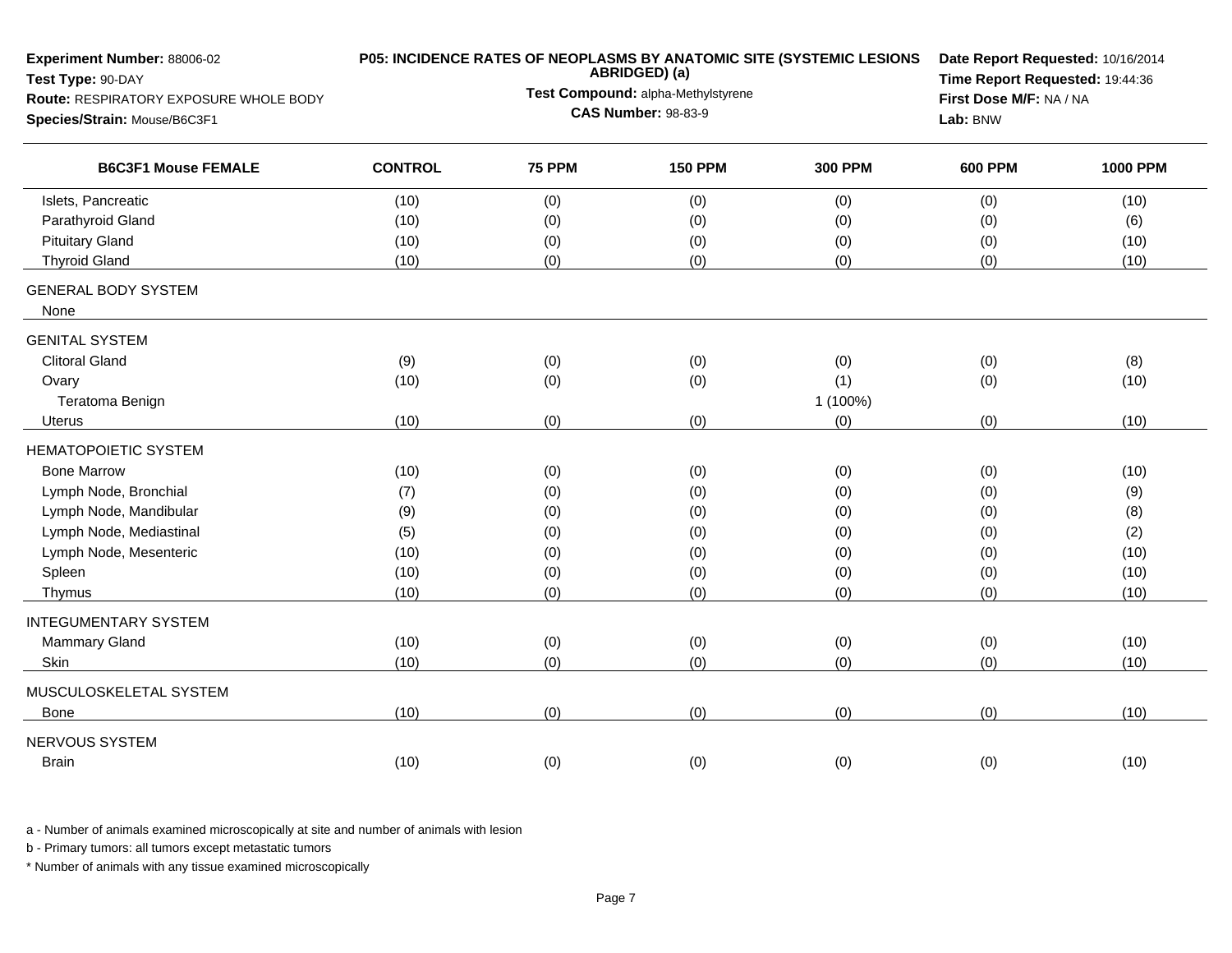| Experiment Number: 88006-02<br>Test Type: 90-DAY<br><b>Route: RESPIRATORY EXPOSURE WHOLE BODY</b><br>Species/Strain: Mouse/B6C3F1 |                | P05: INCIDENCE RATES OF NEOPLASMS BY ANATOMIC SITE (SYSTEMIC LESIONS<br>ABRIDGED) (a)<br>Test Compound: alpha-Methylstyrene<br><b>CAS Number: 98-83-9</b> | Date Report Requested: 10/16/2014<br>Time Report Requested: 19:44:36<br>First Dose M/F: NA / NA<br>Lab: BNW |                |                |                 |
|-----------------------------------------------------------------------------------------------------------------------------------|----------------|-----------------------------------------------------------------------------------------------------------------------------------------------------------|-------------------------------------------------------------------------------------------------------------|----------------|----------------|-----------------|
| <b>B6C3F1 Mouse FEMALE</b>                                                                                                        | <b>CONTROL</b> | <b>75 PPM</b>                                                                                                                                             | <b>150 PPM</b>                                                                                              | <b>300 PPM</b> | <b>600 PPM</b> | <b>1000 PPM</b> |
| <b>RESPIRATORY SYSTEM</b>                                                                                                         |                |                                                                                                                                                           |                                                                                                             |                |                |                 |
| Larynx                                                                                                                            | (10)           | (0)                                                                                                                                                       | (0)                                                                                                         | (0)            | (0)            | (10)            |
| Lung                                                                                                                              | (10)           | (0)                                                                                                                                                       | (0)                                                                                                         | (0)            | (0)            | (10)            |
| Nose                                                                                                                              | (10)           | (10)                                                                                                                                                      | (10)                                                                                                        | (10)           | (10)           | (10)            |
| Trachea                                                                                                                           | (10)           | (0)                                                                                                                                                       | (0)                                                                                                         | (0)            | (0)            | (10)            |
| SPECIAL SENSES SYSTEM                                                                                                             |                |                                                                                                                                                           |                                                                                                             |                |                |                 |
| Eye                                                                                                                               | (10)           | (0)                                                                                                                                                       | (0)                                                                                                         | (1)            | (0)            | (10)            |
| Harderian Gland                                                                                                                   | (10)           | (0)                                                                                                                                                       | (0)                                                                                                         | (0)            | (0)            | (10)            |
| <b>URINARY SYSTEM</b>                                                                                                             |                |                                                                                                                                                           |                                                                                                             |                |                |                 |
| Kidney                                                                                                                            | (10)           | (0)                                                                                                                                                       | (0)                                                                                                         | (0)            | (0)            | (10)            |
| Urinary Bladder                                                                                                                   | (10)           | (0)                                                                                                                                                       | (0)                                                                                                         | (0)            | (0)            | (9)             |

b - Primary tumors: all tumors except metastatic tumors